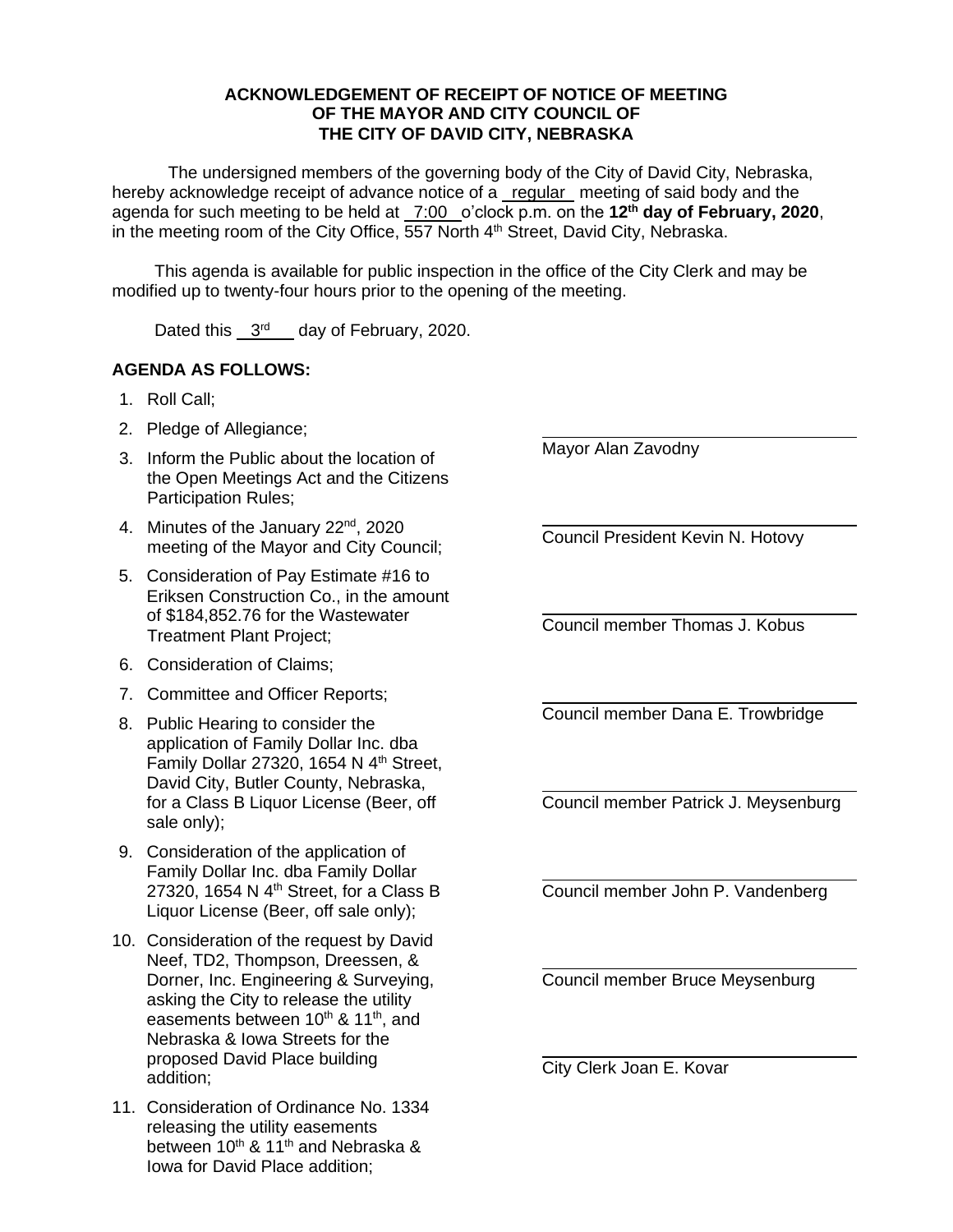City Council Agenda February 12, 2020 Page 2

- 12. 7:30 p.m. Public Hearing to consider the adoption of a One-Year and Six-Year Street Improvement Program for the City of David City, Nebraska
- 13. Consideration of Resolution No. 10– 2020 accepting the One-Year and Six-Year Street Improvement Plans;
- 14. Public Hearing to consider amending the Land Use Plan Map by changing the zoning classification from MDR – Medium Density Residential to I – Industrial for the real estate legally described as the South ½ of Lot 3, Block 5, Garlow's Addition to David City;
- 15. Consideration of Ordinance No. 1335 amending the Land Use Plan Map by changing the zoning classification from MDR – Medium Density Residential to I – Industrial for the real estate legally described as the South ½ of Lot 3, Block 5, Garlow's Addition to David City;
- 16. Public Hearing to consider amending the Official Zoning Map by changing the zoning classification from R-2 Two-Family Residential to I—2 Heavy Industrial for the real estate legally described as the South ½ of Lot 3, Block 5, Garlow's Addition to David City;
- 17. Consideration of Ordinance No. 1336 amending the Official Zoning Map by changing the zoning classification from R-2 Two-Family Residential to I-2 Heavy Industrial for the real estate legally described as the South ½ of Lot 3, Block 5, Garlow's Addition to David City;
- 18. Public Hearing to consider amending Zoning Ordinance No. 1060, Article 8: Supplemental Regulations, by amending Section 8.07 Self Storage Units, 8.07.01: Minimum lot size of the Self Storage facility shall be 10,000 square feet; (was two acres)
- 19. Consideration of Ordinance No. 1337, amending Zoning Ordinance No. 1060, Article 8: Supplemental Regulations, by amending Section 8.07 Self Storage Units, 8.07.01: Minimum lot size of the Self Storage facility shall be 10,000 square feet;
- 20. Consideration of Ordinance No. 1338 confirming the sale of property legally described as the West 95' of Lots 16, 17, and 18, Block 19, Original Town of David City, Butler County, Nebraska, to Vandenberg Electric & Communications L.L.C., for the purchase price of \$28,000.00, plus closing cost;
- 21. Consideration of the bids received for the sale of the property legally described as the South twenty-five feet (S 25') of Lot One (1) and the North fifty feet (N 50') of Lot Four (4), Block Two (2), Miles Fourth (4<sup>th</sup>) Addition to David City, Butler County, Nebraska; (west side of 1<sup>st</sup> Street between "D" and "E" Streets);
- 22. Consideration of Resolution No. 11 2020 accepting a bid for the property legally described as the South Twenty-Five Feet (S 25') of Lot One (1) and the North Fifty Feet (N 50') of Lot Four (4), Block Two (2), Miles Fourth (4<sup>th</sup>) Addition to David City, Butler County, Nebraska;
- 23. Consideration of the purchase of a Skid Steer Brush Grapple for the Street Department;
- 24. Consideration / Discussion concerning 1) a new road to the Wastewater Treatment Plant, and 2) cleaning out the solids that were put in the  $2^{nd}$  % of the sewer lagoon;
- 25. Consideration of the request by Gary Meister Construction for a 3-month extension concerning their building project on Lot 1 and the North 10' of Lot 4, Block 8, Litty's 1<sup>st</sup> Addition (5<sup>th</sup> & "I");
- 26. Consideration of appointing Nicole Gasper, as an Alternate member for a three-year term, on the Planning Commission;
- 27. Consideration of authorizing Mayor Zavodny to sign a Proclamation declaring March Problem Gambling Awareness Month;
- 28. Discussion / Consideration of the Building Inspector position;
- 29. Consideration of purchasing the Ball Field from the Ball Association;